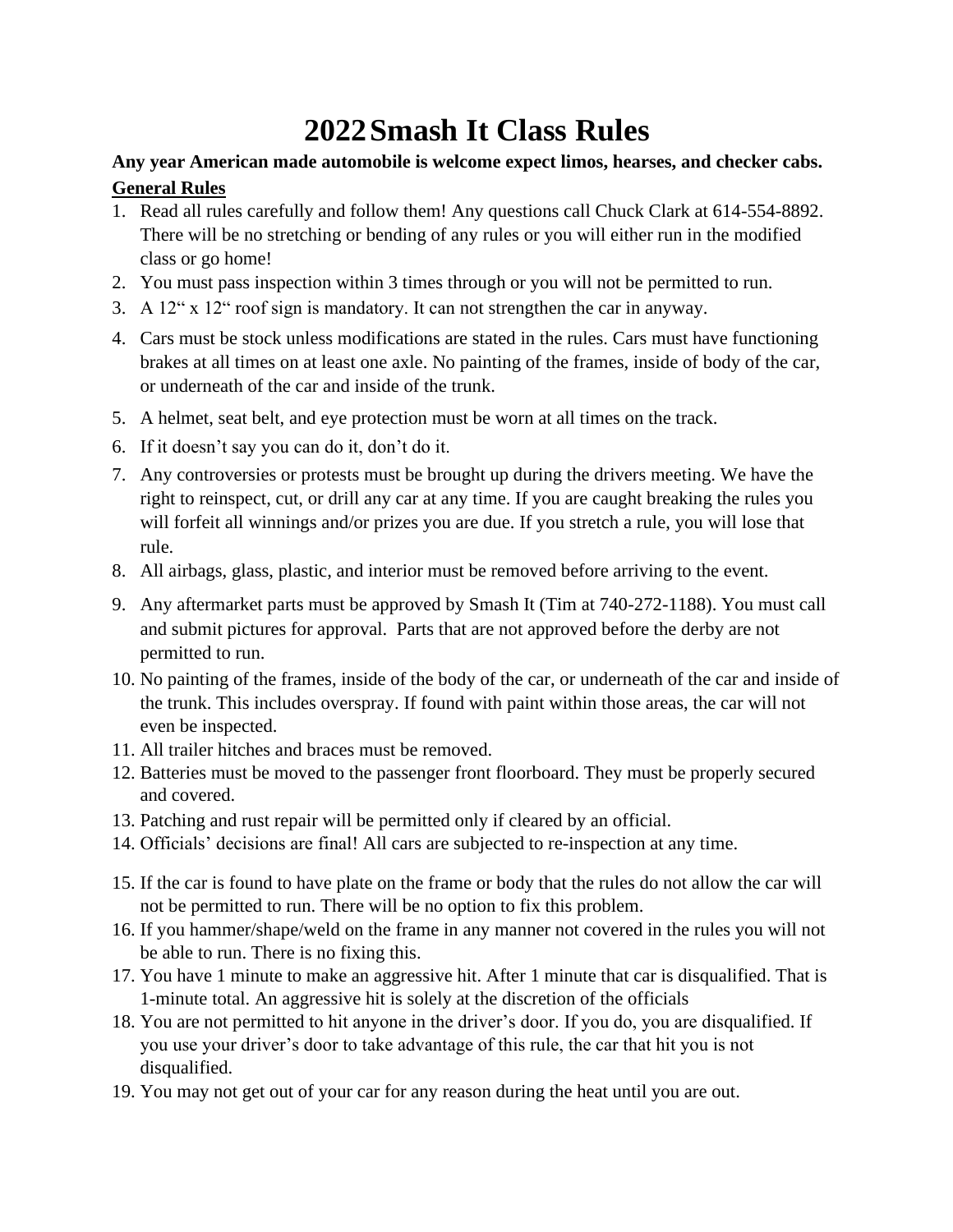- 20. You are only permitted to have 1 fire in your car. This will result in a disqualification.
- 21. No sandbagging, teaming, or holding. Any of these will result in a disqualification. You can not pin to win.

#### **FRAMES & BUMPERS (NO RUST REPAIR)**

- 1. Trailer hitches and braces must be removed.
- 2. No frame welding other than what is stated in the rules.
- 3. You may cut the flaps and tilt the frame in 1 place and in 1 direction. No seam welding on the frames permitted.
- 4. No shaping or hammering of the frame. You may crease, notch, or dimple the rear 12" of the frame to help the car roll.
- 5. Homemade front bumpers are permitted. If you choose to manufacture a homemade bumper, it must conform to the following size limits: It can be no larger than 8" x 8". The point must taper over an area of at least 32" wide and can not exceed 12" wide (front to back). The point may only extend out 4" from the flat part of the bumper. If using a factory bumper it may be loaded or stuffed full.
- 6. You may mount the front or rear bumper in 1 of 2 ways:
	- a. The bumper may be welded to the factory shock in the factory location. If using a factory bumper shock, it must be bolted in the factory location and must have a 1½"inch gap from the frame to the shock plate.
	- b. The front frame may be shortened to the front edge of the factory core support mount and the bumper may be welded directly to the frame. You are not permitted to do this for any Cadillac or Imperial. The bumper shock must be removed from the inside of the frame, and you are permitted a  $2$ " x 6 x  $1/4$ " plate on the side of the frame for a bumper bracket and it must be welded on the outside of the frame towards the tires. Do not alter the factory mount. On the back side of the bumper where it meets the frame you may use a  $1/4$ " x 6" x 6" to create a flat mounting surface.
- 7. The car must set level. The bumpers can not be higher than 22" to the bottom of the bumper or lower than 14" to the bottom part of the frame.
- 8. You may have a 6" x 20" x 1/4" hump plate and may be straight across or contoured to the frame and must be centered in the hump.
- 9. Shortening of the rear frame, body, and unibody is not permitted in any way.

#### **BODY & CAGE**

- 1. Doors may be welded 5" on 5" off with no thicker than 1/4" x 3" x 5" material or can be fastened shut with #9 wire or banding. The driver's door may have a door skin no thicker than 1/8" and may be welded all the way around.
- 2. The trunk lid must be from the same make and model of the car and must be a trunk lid (no hoods). You can fold the trunk lid over or push it down. The trunk must remain on the factory hinges and the front part of the speaker tray must remain vertical. The deck lid is being measured 12" from the top of the rear quarter panels in the center of the deck lid in 3 spots starting from the back of the deck lid up. Two (2) 8" x 8" inspection holes must be put in all deck lids within 2" of the trunk strapping and in the center of the side quarter panel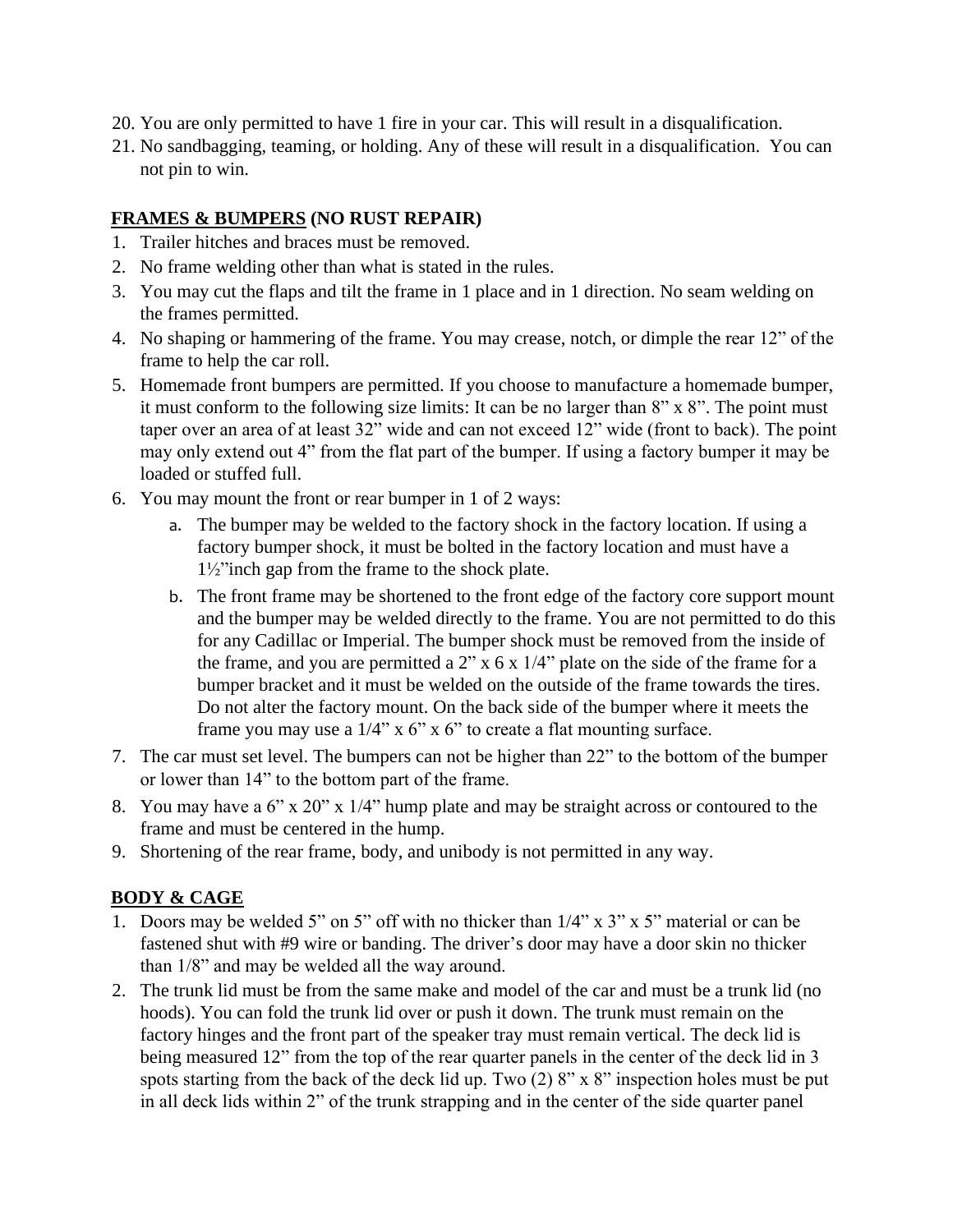strapping. This is mandatory. No welding the deck lid to the trunk floor. Body creasing is okay. Deck lids may be welded with  $3$ " x  $5$ " x  $1/4$ " plate  $5$ " on  $5$ " off. The speaker deck must remain intact.

- 3. The hood can be bolted down in 6 places. 4 spots from sheet metal to sheet metal and 2 front body mounts that may extend through the hood. If using wire, you may use 8 double strands of #9 wire. Two may go around the bumper and/or the frame. Hoods must be open for inspection (12" x 12" hole over the carburetor).
- 4. Factory body mount bolts may be changed to 5/8" bolts. There must be a 1" gap between the body and the frame. You can use steel spacers, hockey pucks, or a stack of washers but nothing used may be bigger than 3" in diameter. Body washers inside of the car can be no bigger than 3" in diameter. The front 2 body mounts may be 1" and extend up through the hood. You may weld a 3" washer to the top side of the frame but only centered over the body hole  $(1/4$ " thick).
- 5. No seam welding will be permitted on the body. Repairing sheet metal is limited to where the battery box and gas tank are and the driver's area of the floorboards of the car.
- 6. Front body spacer may be 10" tall and welded to the core support frame mount and must remain below the core support and not welded to the core support whatsoever.
- 7. You may have a bar in the dash area and a bar behind the seat. You can have one bar per side connecting the dash bar and the rear bar. Side bars may be inside of the car or inside of the doors. A roll over bar is permitted. No down legs are permitted. Gussets are permitted in the corners of cage but must be done at the corners only. The bars must be no bigger than 4" in diameter and no longer than 60". You can use a  $1/4$ " x  $10$ " x  $10$ " plate to attach the bars to the sheet metal. No kickers or down legs are permitted. You may have a gas tank protector no wider than 32". It may touch the package tray and it can be welded with 2 welds or  $2\frac{1}{2}$ " bolts.
- 8. The dash bar must be 5" from the firewall and the rear bar can be no farther back than where the kick panel meets the seat. All bars must be 5" off the transmission tunnel.
- 9. The original gas tank must be removed and replaced with a boat style tank or fuel cell. If it is a plastic fuel cell it must be in a steel structure. It must be moved inside of the car behind the driver's seat but no further back than the rear axle. Batteries must be moved to the passenger side floorboard and securely fastened. These must be covered with a rubber or nonflammable material.
- 10. You may use expanded metal no thicker than 1/8" or a factory air condenser on the core support in front of the radiator. This may be attached with four 3/8" bolts or four 1" welds.
- 11. You may have 1 front and 1 rear window bar that can not be any thicker than 3" x 1/4". These may attach to the sheet metal no more than 6" on the roof and deck lid.
- 12. You may have four ½" bolts per wheel well.

#### **SUSPENSION**

1. You are permitted 1" all thread for front shocks but only one per side with a 3" x 3" washer on top of the cone and a 3" x 3" washer on the bottom side of the lower control arm. The washers can not be welded. All nuts must be standard.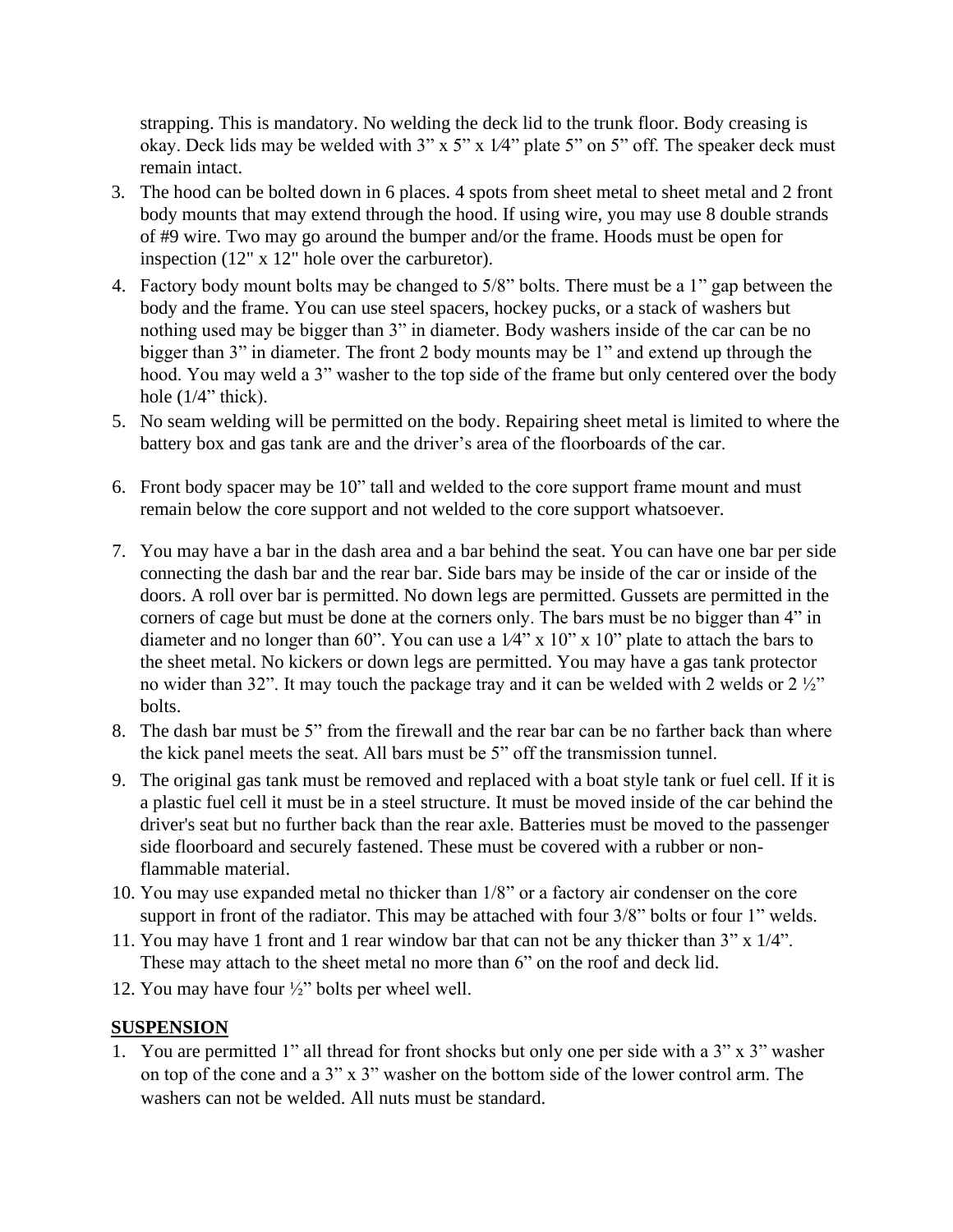- 2. Any tie rods may be used. On an '03 and newer, you must use the factory rack and pinion. Any rear end is permitted. If you run a rear end brace, it can not reinforce the frame or be any wider than  $10$ ".
- 3. Watts link conversions on '98 and newer cars are permitted. You must use 1⁄4" x 2" x 2" square tubing or 2" round pipe for the rear trailing arms. For the upper and lower mounting brackets, the uppers must be mounted to the package tray and the lowers must be mounted on the side of the frame. It can not be mounted inside, on top of , or on the bottom of the frame and can be no larger than 7" x 7".
- 4. You can weld the front upper A-arms down using a 1⁄4" x 2" x 4" piece of steel on the front and back side of the upper A-arm. No other welding is permitted on the upper A-arm. No welding on the lower A-arms is permitted.
- 5. No spacers or other metal permitted in, on top of, or around the coil springs or inside of the frame on the coil springs.
- 6. Rear coil springs may be wired or chained. Solid suspensions are ok. All suspension components must remain factory stock. No modifications will be permitted. Cars do not have to bounce.
- 7. Leaf spring cars must remain factory springs. You can not change coil spring to leaf spring set ups.
- 8. Any tires are permitted.
- 9. On '03 and newer Fords, you must use the factory aluminum cradle and suspension components. You may use 80's style spindles and only 80's style spindles. You can not tilt an '03 and newer Ford.
- 10. No aftermarket spindles are permitted. If you use aftermarket ball joints the collar you weld in or bolt in can only be  $\frac{1}{2}$ " bigger than the ball joint.
- 11. If you run a sway bar it must be mounted in the factory position. The ends can be heated and bolted to the lower A-arm with no bigger than a ½" bolt. It must have a 1" gap from the pulley protector. No welding of the sway bar is permitted.

## **ENGINE, TRANSMISSION, & DRIVETRAIN**

- 1. Any car motor of choice is permitted. You must use frame mounts that have a rubber style bushing like a factory style mount. ZTR or equivalent mount are permitted. No solid mounts are permitted. No chains on the engine are permitted. On '03 and newer cars, it must have a rubber style motor mount.
- 2. The transmission cross member can be a factory one or 2" x 2" square tubing only and must be straight.
- 3. The angles for the cross member can't be longer than 7" x 2" x 2" and must be within 12" from the factory location.
- 4. Full engine cradles, pulley protectors, skid plates, transmission braces, aftermarket bell housings, aftermarket tail shafts, and slider driveshafts are permitted.
- 5. Aftermarket gas pedal, brake pedal, steering column, and transmission cooler are permitted. These must not be mounted in a way to strengthen car.